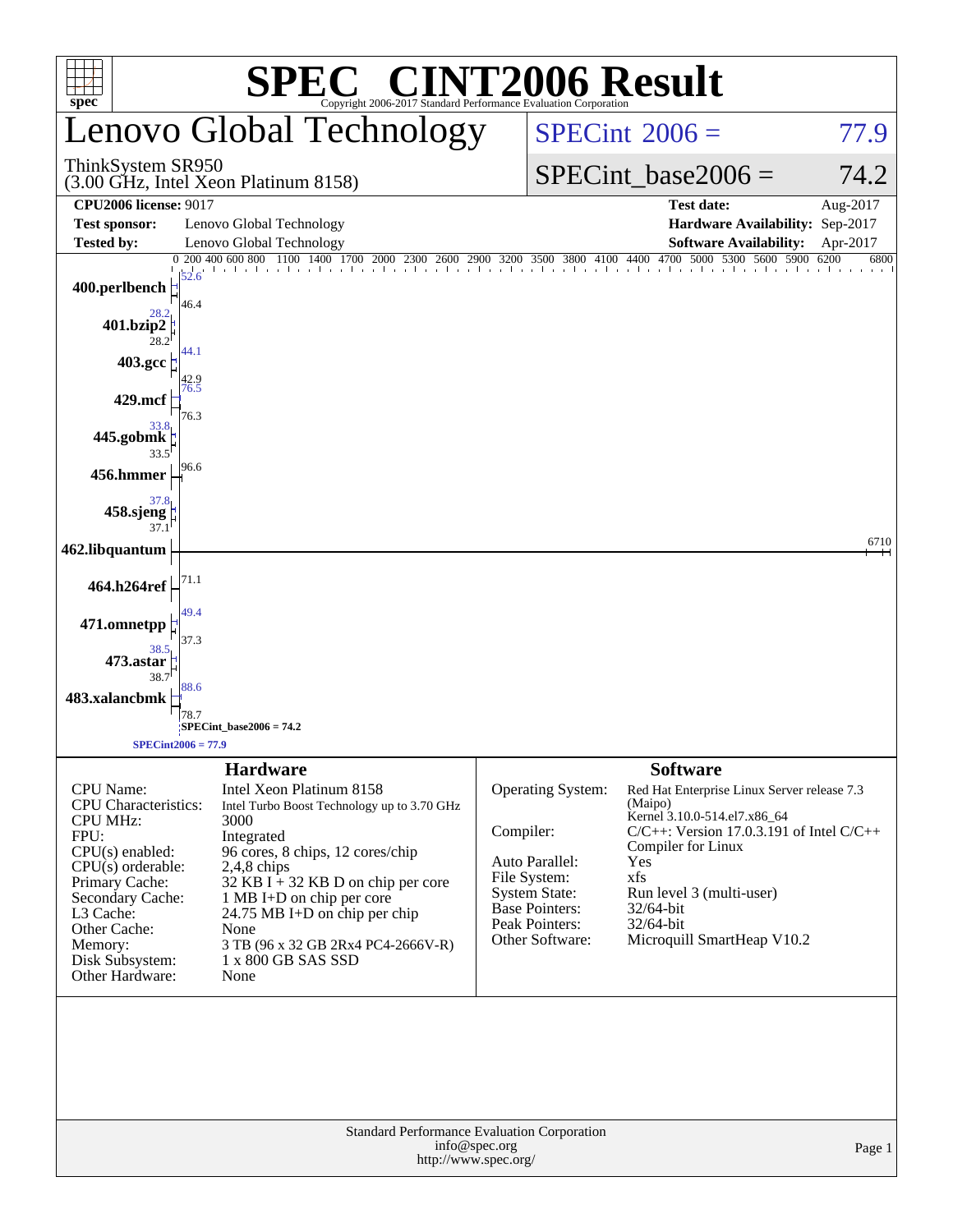

# enovo Global Technology

#### ThinkSystem SR950

(3.00 GHz, Intel Xeon Platinum 8158)

 $SPECint2006 = 77.9$  $SPECint2006 = 77.9$ 

#### SPECint base2006 =  $74.2$

**[Test sponsor:](http://www.spec.org/auto/cpu2006/Docs/result-fields.html#Testsponsor)** Lenovo Global Technology **[Hardware Availability:](http://www.spec.org/auto/cpu2006/Docs/result-fields.html#HardwareAvailability)** Sep-2017

**[CPU2006 license:](http://www.spec.org/auto/cpu2006/Docs/result-fields.html#CPU2006license)** 9017 **[Test date:](http://www.spec.org/auto/cpu2006/Docs/result-fields.html#Testdate)** Aug-2017 **[Tested by:](http://www.spec.org/auto/cpu2006/Docs/result-fields.html#Testedby)** Lenovo Global Technology **[Software Availability:](http://www.spec.org/auto/cpu2006/Docs/result-fields.html#SoftwareAvailability)** Apr-2017

#### **[Results Table](http://www.spec.org/auto/cpu2006/Docs/result-fields.html#ResultsTable)**

|                  | <b>Base</b>                                                                                              |              |                |              |                |             | Peak           |              |                |              |                |              |
|------------------|----------------------------------------------------------------------------------------------------------|--------------|----------------|--------------|----------------|-------------|----------------|--------------|----------------|--------------|----------------|--------------|
| <b>Benchmark</b> | <b>Seconds</b>                                                                                           | <b>Ratio</b> | <b>Seconds</b> | <b>Ratio</b> | <b>Seconds</b> | Ratio       | <b>Seconds</b> | <b>Ratio</b> | <b>Seconds</b> | <b>Ratio</b> | <b>Seconds</b> | <b>Ratio</b> |
| 400.perlbench    | 210                                                                                                      | 46.4         | 211            | 46.3         | 211            | 46.4        | 186            | 52.5         | 186            | 52.6         | 186            | 52.6         |
| 401.bzip2        | 341                                                                                                      | 28.3         | 342            | 28.2         | 343            | 28.2        | 341            | 28.3         | 342            | 28.2         | 342            | 28.2         |
| $403.\text{gcc}$ | 188                                                                                                      | 42.8         | 188            | 42.9         | 188            | 42.9        | 183            | 44.1         | 183            | 44.1         | 183            | 44.0         |
| $429$ mcf        | 120                                                                                                      | 76.3         | 117            | 77.7         | 120            | 76.0        | <b>119</b>     | 76.5         | 118            | 77.0         | 122            | 74.9         |
| $445$ .gobmk     | 313                                                                                                      | 33.5         | 314            | 33.4         | 313            | <u>33.5</u> | 311            | 33.7         | 311            | 33.8         | 311            | 33.8         |
| $456.$ hmmer     | 96.7                                                                                                     | 96.4         | 96.5           | 96.7         | 96.6           | 96.6        | 96.7           | 96.4         | 96.5           | 96.7         | 96.6           | 96.6         |
| $458$ .sjeng     | 326                                                                                                      | 37.2         | 326            | 37.1         | 326            | 37.1        | 320            | 37.8         | 320            | 37.8         | 320            | 37.8         |
| 462.libquantum   | 3.16                                                                                                     | 6550         | 3.06           | 6770         | 3.09           | 6710        | 3.16           | 6550         | 3.06           | 6770         | 3.09           | 6710         |
| 464.h264ref      | 310                                                                                                      | 71.4         | 312            | 71.0         | 311            | 71.1        | 310            | 71.4         | 312            | 71.0         | 311            | 71.1         |
| 471.omnetpp      | 167                                                                                                      | 37.3         | 167            | 37.3         | 168            | 37.2        | 127            | 49.4         | <u>127</u>     | 49.4         | 128            | 48.7         |
| $473$ . astar    | 183                                                                                                      | 38.4         | 181            | 38.8         | 181            | 38.7        | 182            | 38.5         | 183            | 38.5         | 182            | 38.6         |
| 483.xalancbmk    | 87.7                                                                                                     | 78.7         | 87.6           | 78.7         | 87.5           | 78.8        | 77.7           | 88.9         | 78.1           | 88.4         | 77.9           | 88.6         |
|                  | Results appear in the order in which they were run. Bold underlined text indicates a median measurement. |              |                |              |                |             |                |              |                |              |                |              |

#### **[Submit Notes](http://www.spec.org/auto/cpu2006/Docs/result-fields.html#SubmitNotes)**

The config file option 'submit' was used.

#### **[Operating System Notes](http://www.spec.org/auto/cpu2006/Docs/result-fields.html#OperatingSystemNotes)**

Stack size set to unlimited using "ulimit -s unlimited"

#### **[Platform Notes](http://www.spec.org/auto/cpu2006/Docs/result-fields.html#PlatformNotes)**

Standard Performance Evaluation Corporation [info@spec.org](mailto:info@spec.org) BIOS configuration: Choose Operating Mode set to Maximum Performance Hyper-Threading set to Disable Stale AtoS set to Enable LLC dead line alloc set to Disable Sysinfo program /home/cpu2006-1.2-ic17.0u3/config/sysinfo.rev6993 Revision 6993 of 2015-11-06 (b5e8d4b4eb51ed28d7f98696cbe290c1) running on Proton8S-RHEL7.3 Mon Aug 21 18:58:10 2017 This section contains SUT (System Under Test) info as seen by some common utilities. To remove or add to this section, see: <http://www.spec.org/cpu2006/Docs/config.html#sysinfo> From /proc/cpuinfo model name : Intel(R) Xeon(R) Platinum 8158 CPU @ 3.00GHz 8 "physical id"s (chips) 96 "processors" cores, siblings (Caution: counting these is hw and system dependent. The following excerpts from /proc/cpuinfo might not be reliable. Use with Continued on next page

<http://www.spec.org/>

Page 2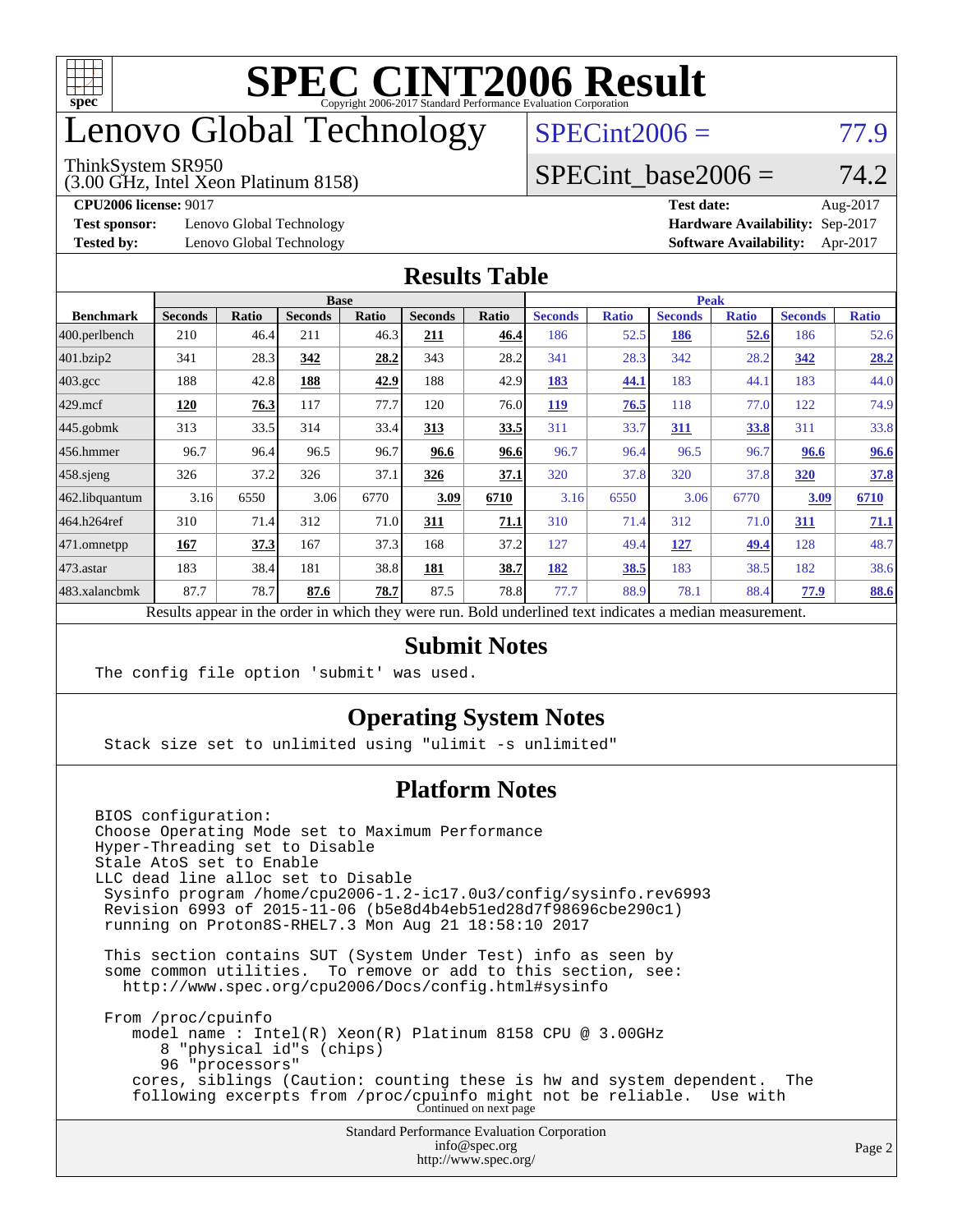

### enovo Global Technology

ThinkSystem SR950

(3.00 GHz, Intel Xeon Platinum 8158)

 $SPECint2006 = 77.9$  $SPECint2006 = 77.9$ 

SPECint base2006 =  $74.2$ 

**[Test sponsor:](http://www.spec.org/auto/cpu2006/Docs/result-fields.html#Testsponsor)** Lenovo Global Technology **[Hardware Availability:](http://www.spec.org/auto/cpu2006/Docs/result-fields.html#HardwareAvailability)** Sep-2017 **[Tested by:](http://www.spec.org/auto/cpu2006/Docs/result-fields.html#Testedby)** Lenovo Global Technology **[Software Availability:](http://www.spec.org/auto/cpu2006/Docs/result-fields.html#SoftwareAvailability)** Apr-2017

**[CPU2006 license:](http://www.spec.org/auto/cpu2006/Docs/result-fields.html#CPU2006license)** 9017 **[Test date:](http://www.spec.org/auto/cpu2006/Docs/result-fields.html#Testdate)** Aug-2017

#### **[Platform Notes \(Continued\)](http://www.spec.org/auto/cpu2006/Docs/result-fields.html#PlatformNotes)**

Standard Performance Evaluation Corporation caution.) cpu cores : 12 siblings : 12 physical 0: cores 0 1 2 3 4 9 10 16 18 19 25 26 physical 1: cores 0 1 2 3 4 8 9 11 17 18 19 20 physical 2: cores 0 1 2 3 4 8 9 11 17 18 19 20 physical 3: cores 0 1 2 3 4 9 10 16 18 19 25 26 physical 4: cores 0 1 2 3 10 17 18 19 24 25 26 27 physical 5: cores 0 3 4 5 6 7 16 18 19 20 21 22 physical 6: cores 0 1 2 3 4 9 10 16 18 19 25 26 physical 7: cores 0 1 2 3 4 9 10 16 18 19 25 26 cache size : 25344 KB From /proc/meminfo<br>MemTotal: 3170214748 kB HugePages\_Total: 0<br>Hugepagesize: 2048 kB Hugepagesize: From /etc/\*release\* /etc/\*version\* os-release: NAME="Red Hat Enterprise Linux Server" VERSION="7.3 (Maipo)" ID="rhel" ID\_LIKE="fedora" VERSION\_ID="7.3" PRETTY\_NAME="Red Hat Enterprise Linux Server 7.3 (Maipo)" ANSI\_COLOR="0;31" CPE\_NAME="cpe:/o:redhat:enterprise\_linux:7.3:GA:server" redhat-release: Red Hat Enterprise Linux Server release 7.3 (Maipo) system-release: Red Hat Enterprise Linux Server release 7.3 (Maipo) system-release-cpe: cpe:/o:redhat:enterprise\_linux:7.3:ga:server uname -a: Linux Proton8S-RHEL7.3 3.10.0-514.el7.x86 64 #1 SMP Wed Oct 19 11:24:13 EDT 2016 x86\_64 x86\_64 x86\_64 GNU/Linux run-level 3 Aug 21 18:56 SPEC is set to: /home/cpu2006-1.2-ic17.0u3 Filesystem Type Size Used Avail Use% Mounted on<br>
/dev/sda3 xfs 743G 27G 717G 4% / /dev/sda3 xfs 743G 27G 717G 4% / Additional information from dmidecode: Warning: Use caution when you interpret this section. The 'dmidecode' program reads system data which is "intended to allow hardware to be accurately determined", but the intent may not be met, as there are frequent changes to hardware, firmware, and the "DMTF SMBIOS" standard. BIOS Lenovo -[PSE105L-1.00]- 06/22/2017 Memory: 96x Samsung M393A4K40BB2-CTD 32 GB 2 rank 2666 MHz Continued on next page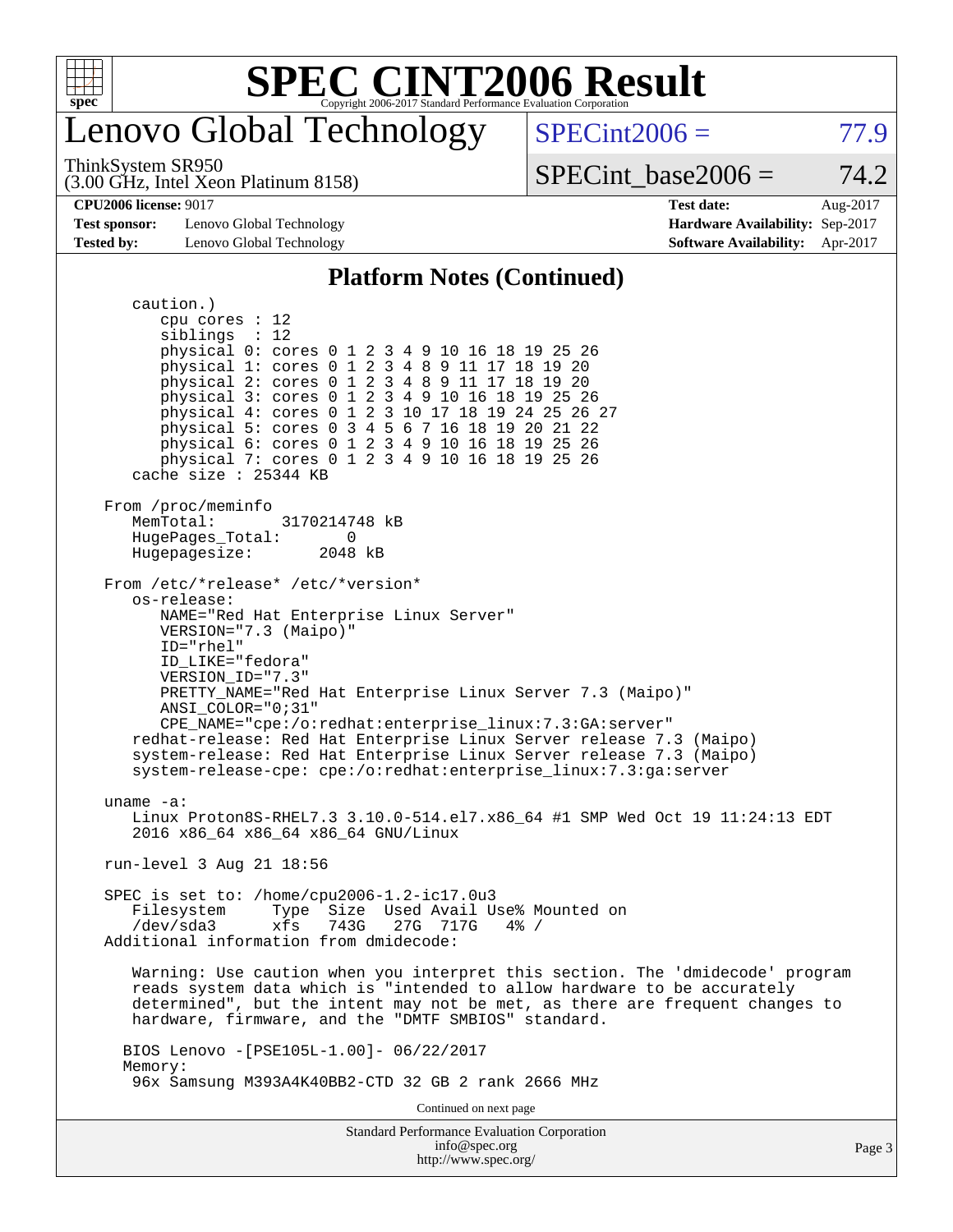

# enovo Global Technology

ThinkSystem SR950

 $SPECint2006 = 77.9$  $SPECint2006 = 77.9$ 

(3.00 GHz, Intel Xeon Platinum 8158)

 $SPECTnt\_base2006 = 74.2$ 

**[Test sponsor:](http://www.spec.org/auto/cpu2006/Docs/result-fields.html#Testsponsor)** Lenovo Global Technology **[Hardware Availability:](http://www.spec.org/auto/cpu2006/Docs/result-fields.html#HardwareAvailability)** Sep-2017

**[CPU2006 license:](http://www.spec.org/auto/cpu2006/Docs/result-fields.html#CPU2006license)** 9017 **[Test date:](http://www.spec.org/auto/cpu2006/Docs/result-fields.html#Testdate)** Aug-2017 **[Tested by:](http://www.spec.org/auto/cpu2006/Docs/result-fields.html#Testedby)** Lenovo Global Technology **[Software Availability:](http://www.spec.org/auto/cpu2006/Docs/result-fields.html#SoftwareAvailability)** Apr-2017

#### **[Platform Notes \(Continued\)](http://www.spec.org/auto/cpu2006/Docs/result-fields.html#PlatformNotes)**

(End of data from sysinfo program)

#### **[General Notes](http://www.spec.org/auto/cpu2006/Docs/result-fields.html#GeneralNotes)**

Environment variables set by runspec before the start of the run: KMP\_AFFINITY = "granularity=fine,compact,0,3" LD\_LIBRARY\_PATH = "/home/cpu2006-1.2-ic17.0u3/lib/ia32:/home/cpu2006-1.2-ic17.0u3/lib/intel64:/home/cpu2006-1.2-ic17.0u3/sh10.2" OMP\_NUM\_THREADS = "96"

 Binaries compiled on a system with 1x Intel Core i7-4790 CPU + 32GB RAM memory using Redhat Enterprise Linux 7.2 Transparent Huge Pages enabled by default. Filesystem page cache cleared with: shell invocation of 'sync; echo 3 > /proc/sys/vm/drop\_caches' prior to run

### **[Base Compiler Invocation](http://www.spec.org/auto/cpu2006/Docs/result-fields.html#BaseCompilerInvocation)**

[C benchmarks](http://www.spec.org/auto/cpu2006/Docs/result-fields.html#Cbenchmarks): [icc -m64](http://www.spec.org/cpu2006/results/res2017q4/cpu2006-20170917-49362.flags.html#user_CCbase_intel_icc_64bit_bda6cc9af1fdbb0edc3795bac97ada53)

[C++ benchmarks:](http://www.spec.org/auto/cpu2006/Docs/result-fields.html#CXXbenchmarks) [icpc -m64](http://www.spec.org/cpu2006/results/res2017q4/cpu2006-20170917-49362.flags.html#user_CXXbase_intel_icpc_64bit_fc66a5337ce925472a5c54ad6a0de310)

#### **[Base Portability Flags](http://www.spec.org/auto/cpu2006/Docs/result-fields.html#BasePortabilityFlags)**

 400.perlbench: [-DSPEC\\_CPU\\_LP64](http://www.spec.org/cpu2006/results/res2017q4/cpu2006-20170917-49362.flags.html#b400.perlbench_basePORTABILITY_DSPEC_CPU_LP64) [-DSPEC\\_CPU\\_LINUX\\_X64](http://www.spec.org/cpu2006/results/res2017q4/cpu2006-20170917-49362.flags.html#b400.perlbench_baseCPORTABILITY_DSPEC_CPU_LINUX_X64) 401.bzip2: [-DSPEC\\_CPU\\_LP64](http://www.spec.org/cpu2006/results/res2017q4/cpu2006-20170917-49362.flags.html#suite_basePORTABILITY401_bzip2_DSPEC_CPU_LP64) 403.gcc: [-DSPEC\\_CPU\\_LP64](http://www.spec.org/cpu2006/results/res2017q4/cpu2006-20170917-49362.flags.html#suite_basePORTABILITY403_gcc_DSPEC_CPU_LP64) 429.mcf: [-DSPEC\\_CPU\\_LP64](http://www.spec.org/cpu2006/results/res2017q4/cpu2006-20170917-49362.flags.html#suite_basePORTABILITY429_mcf_DSPEC_CPU_LP64) 445.gobmk: [-DSPEC\\_CPU\\_LP64](http://www.spec.org/cpu2006/results/res2017q4/cpu2006-20170917-49362.flags.html#suite_basePORTABILITY445_gobmk_DSPEC_CPU_LP64) 456.hmmer: [-DSPEC\\_CPU\\_LP64](http://www.spec.org/cpu2006/results/res2017q4/cpu2006-20170917-49362.flags.html#suite_basePORTABILITY456_hmmer_DSPEC_CPU_LP64) 458.sjeng: [-DSPEC\\_CPU\\_LP64](http://www.spec.org/cpu2006/results/res2017q4/cpu2006-20170917-49362.flags.html#suite_basePORTABILITY458_sjeng_DSPEC_CPU_LP64) 462.libquantum: [-DSPEC\\_CPU\\_LP64](http://www.spec.org/cpu2006/results/res2017q4/cpu2006-20170917-49362.flags.html#suite_basePORTABILITY462_libquantum_DSPEC_CPU_LP64) [-DSPEC\\_CPU\\_LINUX](http://www.spec.org/cpu2006/results/res2017q4/cpu2006-20170917-49362.flags.html#b462.libquantum_baseCPORTABILITY_DSPEC_CPU_LINUX) 464.h264ref: [-DSPEC\\_CPU\\_LP64](http://www.spec.org/cpu2006/results/res2017q4/cpu2006-20170917-49362.flags.html#suite_basePORTABILITY464_h264ref_DSPEC_CPU_LP64) 471.omnetpp: [-DSPEC\\_CPU\\_LP64](http://www.spec.org/cpu2006/results/res2017q4/cpu2006-20170917-49362.flags.html#suite_basePORTABILITY471_omnetpp_DSPEC_CPU_LP64) 473.astar: [-DSPEC\\_CPU\\_LP64](http://www.spec.org/cpu2006/results/res2017q4/cpu2006-20170917-49362.flags.html#suite_basePORTABILITY473_astar_DSPEC_CPU_LP64) 483.xalancbmk: [-DSPEC\\_CPU\\_LP64](http://www.spec.org/cpu2006/results/res2017q4/cpu2006-20170917-49362.flags.html#suite_basePORTABILITY483_xalancbmk_DSPEC_CPU_LP64) [-DSPEC\\_CPU\\_LINUX](http://www.spec.org/cpu2006/results/res2017q4/cpu2006-20170917-49362.flags.html#b483.xalancbmk_baseCXXPORTABILITY_DSPEC_CPU_LINUX)

### **[Base Optimization Flags](http://www.spec.org/auto/cpu2006/Docs/result-fields.html#BaseOptimizationFlags)**

[C benchmarks](http://www.spec.org/auto/cpu2006/Docs/result-fields.html#Cbenchmarks): [-xCORE-AVX2](http://www.spec.org/cpu2006/results/res2017q4/cpu2006-20170917-49362.flags.html#user_CCbase_f-xCORE-AVX2) [-ipo](http://www.spec.org/cpu2006/results/res2017q4/cpu2006-20170917-49362.flags.html#user_CCbase_f-ipo) [-O3](http://www.spec.org/cpu2006/results/res2017q4/cpu2006-20170917-49362.flags.html#user_CCbase_f-O3) [-no-prec-div](http://www.spec.org/cpu2006/results/res2017q4/cpu2006-20170917-49362.flags.html#user_CCbase_f-no-prec-div) [-parallel](http://www.spec.org/cpu2006/results/res2017q4/cpu2006-20170917-49362.flags.html#user_CCbase_f-parallel) [-qopt-prefetch](http://www.spec.org/cpu2006/results/res2017q4/cpu2006-20170917-49362.flags.html#user_CCbase_f-qopt-prefetch) [-auto-p32](http://www.spec.org/cpu2006/results/res2017q4/cpu2006-20170917-49362.flags.html#user_CCbase_f-auto-p32)

Continued on next page

Standard Performance Evaluation Corporation [info@spec.org](mailto:info@spec.org) <http://www.spec.org/>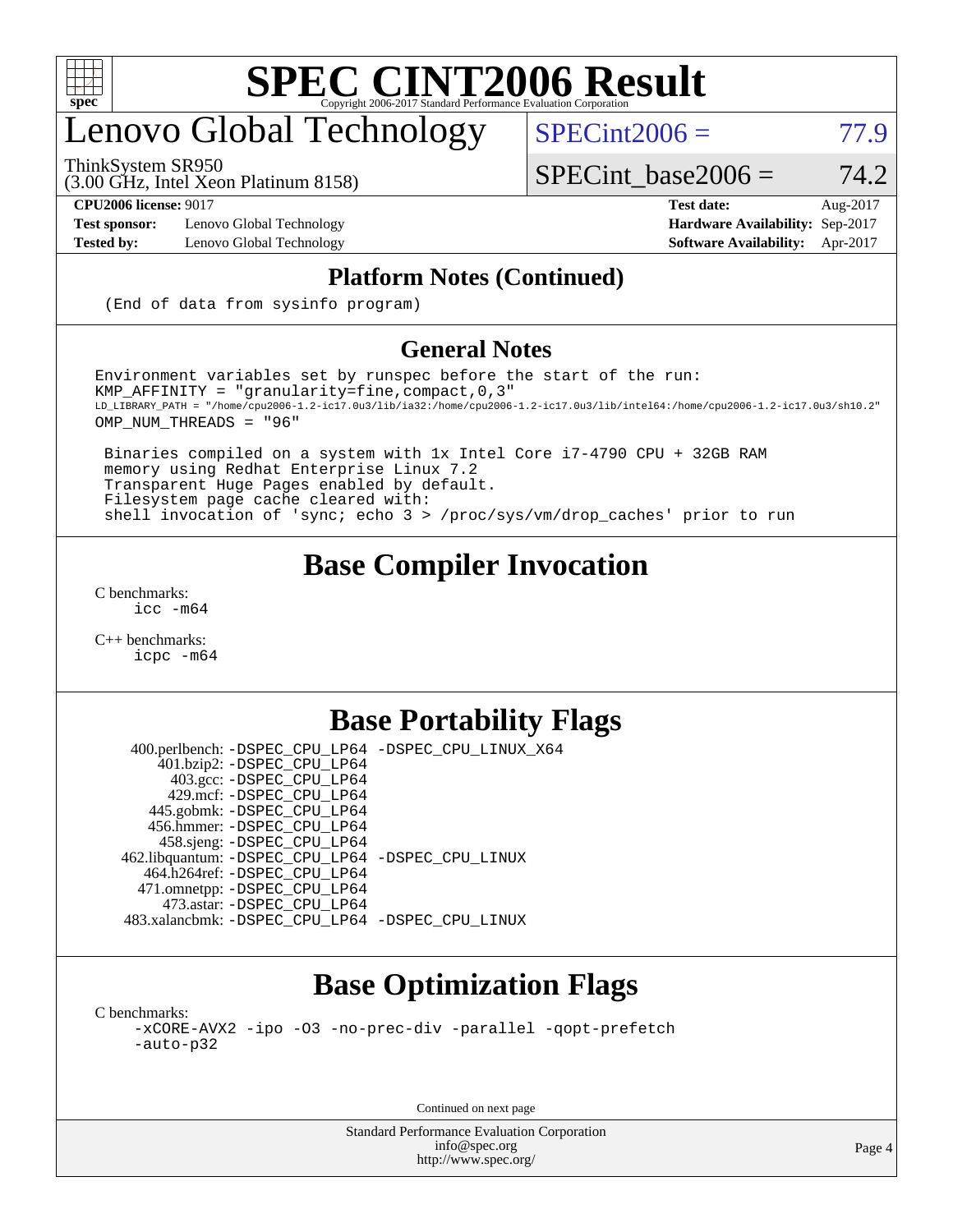

# enovo Global Technology

ThinkSystem SR950

 $SPECint2006 = 77.9$  $SPECint2006 = 77.9$ 

(3.00 GHz, Intel Xeon Platinum 8158)

**[Test sponsor:](http://www.spec.org/auto/cpu2006/Docs/result-fields.html#Testsponsor)** Lenovo Global Technology **[Hardware Availability:](http://www.spec.org/auto/cpu2006/Docs/result-fields.html#HardwareAvailability)** Sep-2017

SPECint base2006 =  $74.2$ **[CPU2006 license:](http://www.spec.org/auto/cpu2006/Docs/result-fields.html#CPU2006license)** 9017 **[Test date:](http://www.spec.org/auto/cpu2006/Docs/result-fields.html#Testdate)** Aug-2017

**[Tested by:](http://www.spec.org/auto/cpu2006/Docs/result-fields.html#Testedby)** Lenovo Global Technology **[Software Availability:](http://www.spec.org/auto/cpu2006/Docs/result-fields.html#SoftwareAvailability)** Apr-2017

### **[Base Optimization Flags \(Continued\)](http://www.spec.org/auto/cpu2006/Docs/result-fields.html#BaseOptimizationFlags)**

[C++ benchmarks:](http://www.spec.org/auto/cpu2006/Docs/result-fields.html#CXXbenchmarks)

[-xCORE-AVX2](http://www.spec.org/cpu2006/results/res2017q4/cpu2006-20170917-49362.flags.html#user_CXXbase_f-xCORE-AVX2) [-ipo](http://www.spec.org/cpu2006/results/res2017q4/cpu2006-20170917-49362.flags.html#user_CXXbase_f-ipo) [-O3](http://www.spec.org/cpu2006/results/res2017q4/cpu2006-20170917-49362.flags.html#user_CXXbase_f-O3) [-no-prec-div](http://www.spec.org/cpu2006/results/res2017q4/cpu2006-20170917-49362.flags.html#user_CXXbase_f-no-prec-div) [-qopt-prefetch](http://www.spec.org/cpu2006/results/res2017q4/cpu2006-20170917-49362.flags.html#user_CXXbase_f-qopt-prefetch) [-auto-p32](http://www.spec.org/cpu2006/results/res2017q4/cpu2006-20170917-49362.flags.html#user_CXXbase_f-auto-p32) [-Wl,-z,muldefs](http://www.spec.org/cpu2006/results/res2017q4/cpu2006-20170917-49362.flags.html#user_CXXbase_link_force_multiple1_74079c344b956b9658436fd1b6dd3a8a) [-L/sh10.2 -lsmartheap64](http://www.spec.org/cpu2006/results/res2017q4/cpu2006-20170917-49362.flags.html#user_CXXbase_SmartHeap64_63911d860fc08c15fa1d5bf319b9d8d5)

#### **[Base Other Flags](http://www.spec.org/auto/cpu2006/Docs/result-fields.html#BaseOtherFlags)**

[C benchmarks](http://www.spec.org/auto/cpu2006/Docs/result-fields.html#Cbenchmarks):

403.gcc: [-Dalloca=\\_alloca](http://www.spec.org/cpu2006/results/res2017q4/cpu2006-20170917-49362.flags.html#b403.gcc_baseEXTRA_CFLAGS_Dalloca_be3056838c12de2578596ca5467af7f3)

### **[Peak Compiler Invocation](http://www.spec.org/auto/cpu2006/Docs/result-fields.html#PeakCompilerInvocation)**

[C benchmarks \(except as noted below\)](http://www.spec.org/auto/cpu2006/Docs/result-fields.html#Cbenchmarksexceptasnotedbelow):

[icc -m64](http://www.spec.org/cpu2006/results/res2017q4/cpu2006-20170917-49362.flags.html#user_CCpeak_intel_icc_64bit_bda6cc9af1fdbb0edc3795bac97ada53)

400.perlbench: [icc -m32 -L/opt/intel/compilers\\_and\\_libraries\\_2017/linux/lib/ia32](http://www.spec.org/cpu2006/results/res2017q4/cpu2006-20170917-49362.flags.html#user_peakCCLD400_perlbench_intel_icc_c29f3ff5a7ed067b11e4ec10a03f03ae)

445.gobmk: [icc -m32 -L/opt/intel/compilers\\_and\\_libraries\\_2017/linux/lib/ia32](http://www.spec.org/cpu2006/results/res2017q4/cpu2006-20170917-49362.flags.html#user_peakCCLD445_gobmk_intel_icc_c29f3ff5a7ed067b11e4ec10a03f03ae)

[C++ benchmarks \(except as noted below\):](http://www.spec.org/auto/cpu2006/Docs/result-fields.html#CXXbenchmarksexceptasnotedbelow)

[icc -m32 -L/opt/intel/compilers\\_and\\_libraries\\_2017/linux/lib/ia32](http://www.spec.org/cpu2006/results/res2017q4/cpu2006-20170917-49362.flags.html#user_CXXpeak_intel_icc_c29f3ff5a7ed067b11e4ec10a03f03ae)

473.astar: [icpc -m64](http://www.spec.org/cpu2006/results/res2017q4/cpu2006-20170917-49362.flags.html#user_peakCXXLD473_astar_intel_icpc_64bit_fc66a5337ce925472a5c54ad6a0de310)

#### **[Peak Portability Flags](http://www.spec.org/auto/cpu2006/Docs/result-fields.html#PeakPortabilityFlags)**

 400.perlbench: [-D\\_FILE\\_OFFSET\\_BITS=64](http://www.spec.org/cpu2006/results/res2017q4/cpu2006-20170917-49362.flags.html#user_peakPORTABILITY400_perlbench_file_offset_bits_64_438cf9856305ebd76870a2c6dc2689ab) [-DSPEC\\_CPU\\_LINUX\\_IA32](http://www.spec.org/cpu2006/results/res2017q4/cpu2006-20170917-49362.flags.html#b400.perlbench_peakCPORTABILITY_DSPEC_CPU_LINUX_IA32) 401.bzip2: [-DSPEC\\_CPU\\_LP64](http://www.spec.org/cpu2006/results/res2017q4/cpu2006-20170917-49362.flags.html#suite_peakPORTABILITY401_bzip2_DSPEC_CPU_LP64) 403.gcc: [-DSPEC\\_CPU\\_LP64](http://www.spec.org/cpu2006/results/res2017q4/cpu2006-20170917-49362.flags.html#suite_peakPORTABILITY403_gcc_DSPEC_CPU_LP64) 429.mcf: [-DSPEC\\_CPU\\_LP64](http://www.spec.org/cpu2006/results/res2017q4/cpu2006-20170917-49362.flags.html#suite_peakPORTABILITY429_mcf_DSPEC_CPU_LP64) 445.gobmk: [-D\\_FILE\\_OFFSET\\_BITS=64](http://www.spec.org/cpu2006/results/res2017q4/cpu2006-20170917-49362.flags.html#user_peakPORTABILITY445_gobmk_file_offset_bits_64_438cf9856305ebd76870a2c6dc2689ab) 456.hmmer: [-DSPEC\\_CPU\\_LP64](http://www.spec.org/cpu2006/results/res2017q4/cpu2006-20170917-49362.flags.html#suite_peakPORTABILITY456_hmmer_DSPEC_CPU_LP64) 458.sjeng: [-DSPEC\\_CPU\\_LP64](http://www.spec.org/cpu2006/results/res2017q4/cpu2006-20170917-49362.flags.html#suite_peakPORTABILITY458_sjeng_DSPEC_CPU_LP64) 462.libquantum: [-DSPEC\\_CPU\\_LP64](http://www.spec.org/cpu2006/results/res2017q4/cpu2006-20170917-49362.flags.html#suite_peakPORTABILITY462_libquantum_DSPEC_CPU_LP64) [-DSPEC\\_CPU\\_LINUX](http://www.spec.org/cpu2006/results/res2017q4/cpu2006-20170917-49362.flags.html#b462.libquantum_peakCPORTABILITY_DSPEC_CPU_LINUX) 464.h264ref: [-DSPEC\\_CPU\\_LP64](http://www.spec.org/cpu2006/results/res2017q4/cpu2006-20170917-49362.flags.html#suite_peakPORTABILITY464_h264ref_DSPEC_CPU_LP64) 471.omnetpp: [-D\\_FILE\\_OFFSET\\_BITS=64](http://www.spec.org/cpu2006/results/res2017q4/cpu2006-20170917-49362.flags.html#user_peakPORTABILITY471_omnetpp_file_offset_bits_64_438cf9856305ebd76870a2c6dc2689ab) 473.astar: [-DSPEC\\_CPU\\_LP64](http://www.spec.org/cpu2006/results/res2017q4/cpu2006-20170917-49362.flags.html#suite_peakPORTABILITY473_astar_DSPEC_CPU_LP64) 483.xalancbmk: [-D\\_FILE\\_OFFSET\\_BITS=64](http://www.spec.org/cpu2006/results/res2017q4/cpu2006-20170917-49362.flags.html#user_peakPORTABILITY483_xalancbmk_file_offset_bits_64_438cf9856305ebd76870a2c6dc2689ab) [-DSPEC\\_CPU\\_LINUX](http://www.spec.org/cpu2006/results/res2017q4/cpu2006-20170917-49362.flags.html#b483.xalancbmk_peakCXXPORTABILITY_DSPEC_CPU_LINUX)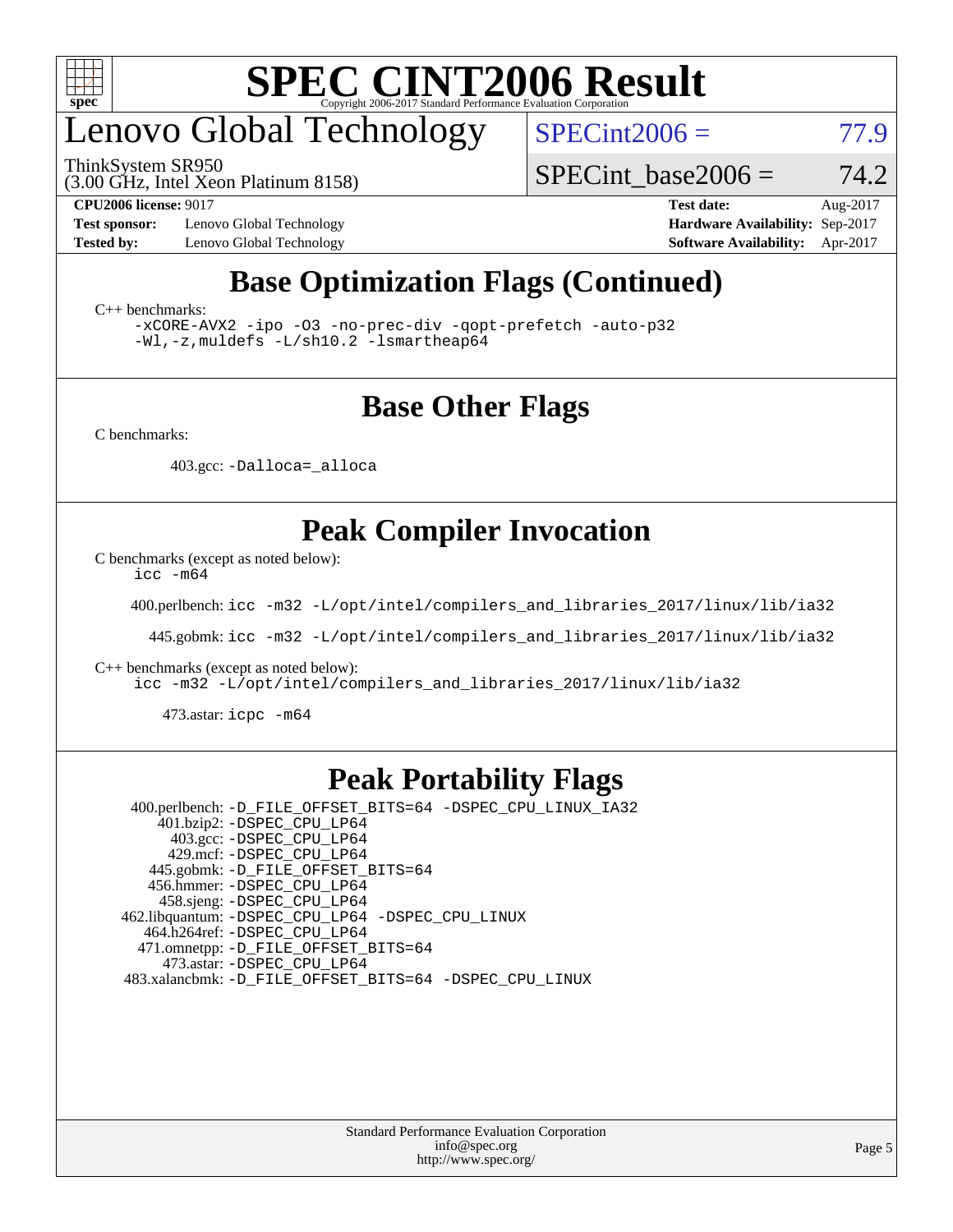

# enovo Global Technology

ThinkSystem SR950

 $SPECint2006 = 77.9$  $SPECint2006 = 77.9$ 

(3.00 GHz, Intel Xeon Platinum 8158)

 $SPECTnt\_base2006 = 74.2$ 

**[Test sponsor:](http://www.spec.org/auto/cpu2006/Docs/result-fields.html#Testsponsor)** Lenovo Global Technology **[Hardware Availability:](http://www.spec.org/auto/cpu2006/Docs/result-fields.html#HardwareAvailability)** Sep-2017 **[Tested by:](http://www.spec.org/auto/cpu2006/Docs/result-fields.html#Testedby)** Lenovo Global Technology **[Software Availability:](http://www.spec.org/auto/cpu2006/Docs/result-fields.html#SoftwareAvailability)** Apr-2017

**[CPU2006 license:](http://www.spec.org/auto/cpu2006/Docs/result-fields.html#CPU2006license)** 9017 **[Test date:](http://www.spec.org/auto/cpu2006/Docs/result-fields.html#Testdate)** Aug-2017

### **[Peak Optimization Flags](http://www.spec.org/auto/cpu2006/Docs/result-fields.html#PeakOptimizationFlags)**

#### [C benchmarks](http://www.spec.org/auto/cpu2006/Docs/result-fields.html#Cbenchmarks):

|                              | 400.perlbench: $-prof-gen(pass 1)$ $-prof-use(pass 2)$ $-xCORE-AVX2(pass 2)$<br>$-par-num-threads=1(pass 1) -ipo(pass 2) -03(pass 2)$<br>-no-prec-div(pass 2) -qopt-prefetch                                                        |  |  |  |  |  |
|------------------------------|-------------------------------------------------------------------------------------------------------------------------------------------------------------------------------------------------------------------------------------|--|--|--|--|--|
|                              | $401 \text{ bzip2: } -\text{prof-gen(pass 1)} - \text{prof-use(pass 2)} - \text{xCORE-AVX2(pass 2)}$<br>$-par-num-threads=1(pass 1) -ipo(pass 2) -03(pass 2)$<br>-no-prec-div -auto-ilp32 -qopt-prefetch                            |  |  |  |  |  |
|                              | 403.gcc: -xCORE-AVX2 -ipo -03 -no-prec-div -inline-calloc<br>-qopt-malloc-options=3 -auto-ilp32                                                                                                                                     |  |  |  |  |  |
|                              | 429.mcf: -xCORE-AVX2 -ipo -03 -no-prec-div -parallel<br>-gopt-prefetch -auto-p32                                                                                                                                                    |  |  |  |  |  |
|                              | 445.gobmk: -prof-gen(pass 1) -prof-use(pass 2) -xCORE-AVX2(pass 2)<br>$-par-num-threads=1(pass 1) -ipo(pass 2) -03(pass 2)$<br>$-no-prec-div(pass 2)$                                                                               |  |  |  |  |  |
| $456.$ hmmer: basepeak = yes |                                                                                                                                                                                                                                     |  |  |  |  |  |
|                              | $458 \text{.}$ sjeng: $-\text{prof-gen(pass 1)} - \text{prof-use(pass 2)} - \text{xCORE-AVX2(pass 2)}$<br>$-par-num-threads=1(pass 1) -ipo(pass 2) -03(pass 2)$<br>-no-prec-div(pass 2) -unroll4                                    |  |  |  |  |  |
|                              | $462$ .libquantum: basepeak = yes                                                                                                                                                                                                   |  |  |  |  |  |
|                              | $464.h264$ ref: basepeak = yes                                                                                                                                                                                                      |  |  |  |  |  |
| $C++$ benchmarks:            |                                                                                                                                                                                                                                     |  |  |  |  |  |
|                              | 471.omnetpp: $-prof-gen(pass 1)$ $-prof-use(pass 2)$ $-xCORE-AVX2(pass 2)$<br>$-par-num-threads=1(pass 1) -ipo(pass 2) -03(pass 2)$<br>-no-prec-div(pass 2) -qopt-ra-region-strategy=block<br>-Wl,-z, muldefs -L/sh10.2 -lsmartheap |  |  |  |  |  |
|                              | 473.astar: -xCORE-AVX2 -ipo -03 -no-prec-div -qopt-prefetch<br>-auto-p32 -Wl,-z, muldefs -L/sh10.2 -lsmartheap64                                                                                                                    |  |  |  |  |  |
|                              | 483.xalancbmk: -xCORE-AVX2 -ipo -03 -no-prec-div -qopt-prefetch<br>-Wl,-z, muldefs -L/sh10.2 -lsmartheap                                                                                                                            |  |  |  |  |  |
|                              |                                                                                                                                                                                                                                     |  |  |  |  |  |
|                              |                                                                                                                                                                                                                                     |  |  |  |  |  |

#### **[Peak Other Flags](http://www.spec.org/auto/cpu2006/Docs/result-fields.html#PeakOtherFlags)**

[C benchmarks](http://www.spec.org/auto/cpu2006/Docs/result-fields.html#Cbenchmarks):

Continued on next page

Standard Performance Evaluation Corporation [info@spec.org](mailto:info@spec.org) <http://www.spec.org/>